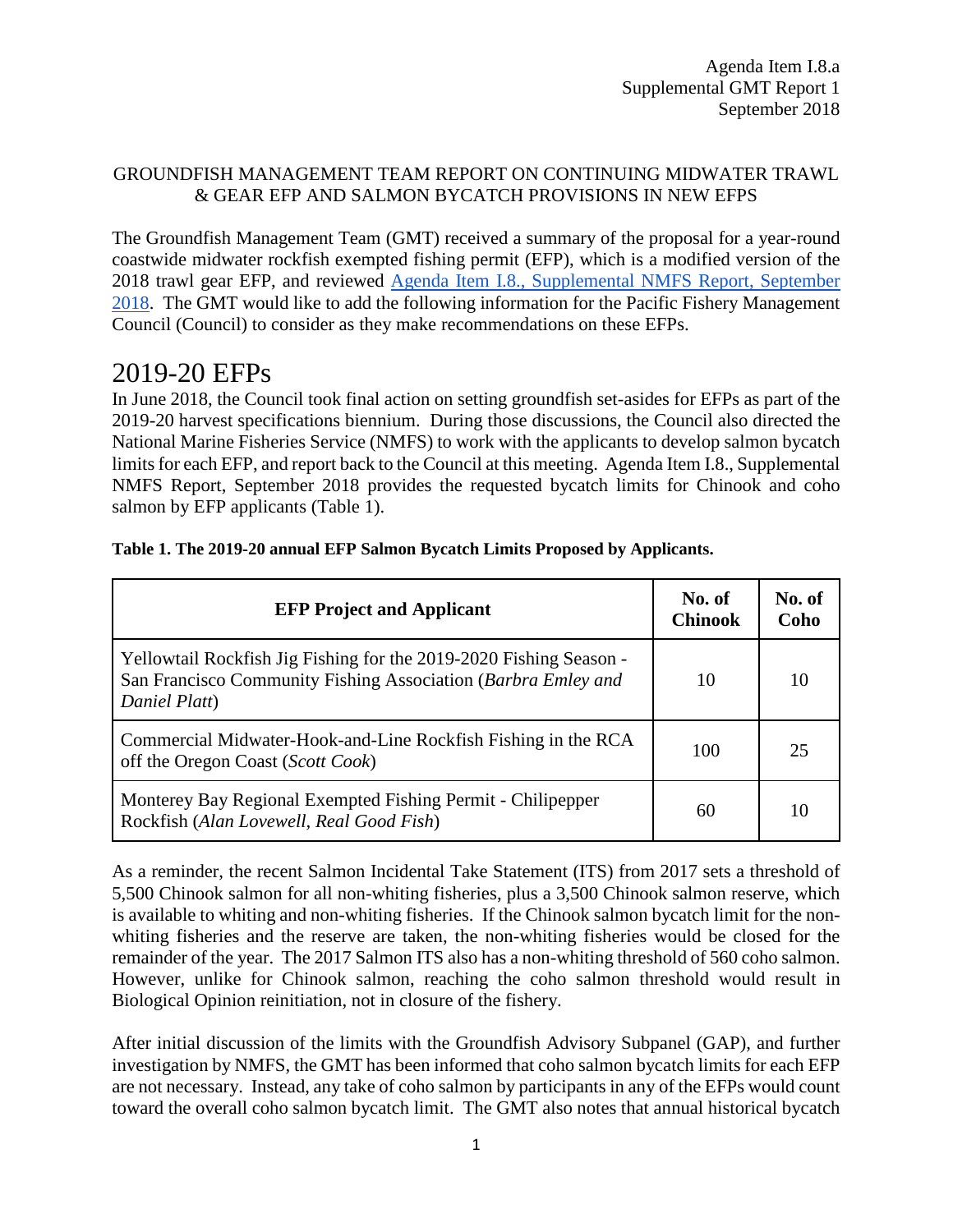has been less than 30 percent of the non-whiting coho threshold [\(Agenda Item H.5.a, GMT Report](https://www.pcouncil.org/wp-content/uploads/2018/02/H5a_GMT_Rpt1_Mar2018BB.pdf)  [1, March 2018\)](https://www.pcouncil.org/wp-content/uploads/2018/02/H5a_GMT_Rpt1_Mar2018BB.pdf). **Based on this information, the GMT recommends the Council not recommend coho salmon bycatch limits for any of the EFPs at this time.** 

The GMT also discussed the proposed Chinook salmon bycatch limits and concluded that the amounts suggested by the applicants are likely more than sufficient to prosecute the EFPs. For perspective, the Emley/Platt EFP caught one Chinook and no coho salmon from 2013 to the present; the Oregon longleader EFP in 2009 and 2011 caught one Chinook and ten coho salmon on 380 angler trips; and the Oregon longleader fishery in 2018 caught two Chinook and two coho salmon in 2,220 angler trips. In short, all available evidence indicates that similar gear types are selective for midwater rockfish and minimally impact salmon.

Given that actual salmon takes are expected to be lower than proposed set-asides, the GMT discussed whether the bycatch limits should be lowered to more realistic levels. **The GMT recommends adopting the proposed Emley/Platt EFP Chinook salmon bycatch limit of 10 Chinook salmon and reducing the Cook EFP and Lovewell EFP bycatch limit for Chinook**  salmon to 50 each. The resulting total of 110 Chinook salmon across all three EFPS represents a reduction from the proposed total of 170. These lesser bycatch limits would incentivize the minimization of bycatch without constraining the EFPs. The GMT notes that the NMFS regional administrator could modify the EFP salmon bycatch limits inseason if recommended by the Council.

The GMT also notes that, even if the improbable event of full attainment of the 110 total Chinook salmon occurs, this still would not be expected to negatively impact the other groundfish sectors. Chinook salmon take by the non-whiting fisheries is unlikely to exceed 2,000 salmon, which is less than half the 5,500 threshold. The bottom trawl take has been less than 1,050 per year since 2005; the non-whiting midwater fisheries including EFP are expected to take less than 100 per year based on 20[1](#page-1-0)7-2018 bycatch<sup>1</sup>, and the recreational groundfish and fixed gear fisheries are projected to take less than 500 per year (Agenda Item H.5.a, GMT Report 1, March 2018). There is also another 3,500 Chinook salmon in the reserve, should the need arise to access the reserve.

The GMT believes that the GMT-proposed Chinook salmon bycatch limits are low enough to limit impacts on salmon and high enough to provide opportunity to allow evaluation of these potentially selective gear types. If these EFPs are successful, they could increase non-trawl attainment of midwater rockfishes, which is currently projected to be low in 2019 (176 of 3,847 mt allocations). The remaining uncaught quotas are estimated to be worth \$14.6 million in income and 2,200 jobs [\(Agenda Item F.2.a, Supplemental GMT Report 1, April 2018\)](https://www.pcouncil.org/wp-content/uploads/2018/04/F2a_Supp_GMT_Rpt1_Apr2018BB.pdf). Diversification and enhancement of opportunity of underutilized groundfish stocks was also a main rationale for revisions to the yelloweye rockfish rebuilding plan in June 2018.

Appendix A reflects the GMT-recommended bycatch limit for Chinook salmon and the groundfish set-asides for 2019-20. The GMT would like to note that Appendix A reflects slightly different bycatch limits than those adopted by the Council in June 2018. Specifically, in the process of finalizing the harvest specifications, NMFS, GMT, and Council staff recognized that the adopted set-asides did not reflect the new complexes for Washington cabezon/kelp greenling, Oregon

<span id="page-1-0"></span>l  $<sup>1</sup>$  Although 482 salmon were taken in the mid-water non-whiting fishery in 2015 prior to the EFP</sup>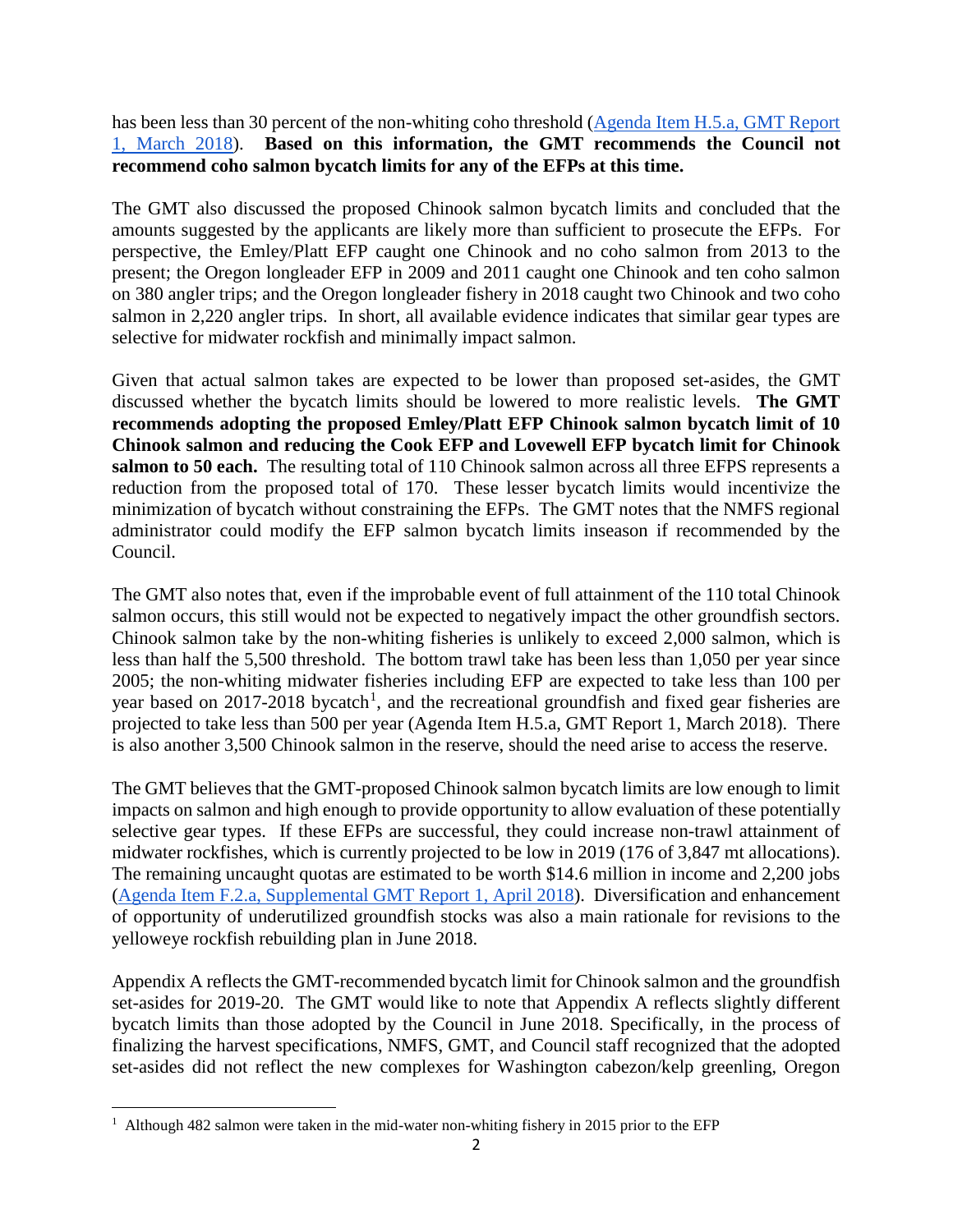cabezon/kelp greenling, or Oregon black/blue/deacon rockfishes. The GMT did not change the species-specific amounts adopted by the Council, but associated them with the appropriate species or complexes.

### Reporting Requirements for EFPs

The GMT would like to remind the EFP applicants that Council Operating Procedures (COP) 19 and the terms and conditions of the EFPs include the requirement that the applicants submit an annual report to NMFS and the Council on their fishing activities and total catch. These reports provide information crucial to the Council considering taking action to recommend regulations to NMFS. The GMT further reiterates our recommendation from the June 2018 meeting [\(Agenda](https://www.pcouncil.org/wp-content/uploads/2018/06/E2a_Supp_GMT_Rpt1_JUNE2018BB.pdf)  [Item E.2.a., Supplemental GMT Report 1, June 2018\)](https://www.pcouncil.org/wp-content/uploads/2018/06/E2a_Supp_GMT_Rpt1_JUNE2018BB.pdf) that the applicants for the Emley/Platt EFP summarize data collected from 2013 to present to the Council. **The GMT recommends the Council provide time under the inseason agenda items at the November 2018 Council meeting for applicants to present that data.**

# Midwater Trawl and Gear EFP

**The GMT recommends the Council forward to NMFS the 2019 Year-Round Coastwide Midwater Rockfish EFP application as described in [Agenda I.8., Supplemental Attachment](https://www.pcouncil.org/wp-content/uploads/2018/08/I8_Supp_Att2_TrawlEFP_SEPT2018BB.pdf)  [2, September 2018.](https://www.pcouncil.org/wp-content/uploads/2018/08/I8_Supp_Att2_TrawlEFP_SEPT2018BB.pdf)** The applicants are proposing to include the provisions necessary to allow for a year-round, coastwide midwater non-whiting fishery, as well as any provisions that were recommended to NMFS by the Council [\(Agenda Item I.8., Attachment 1, September 2018\)](https://www.pcouncil.org/wp-content/uploads/2018/08/I8_Att1_Thom_re_Gear_Rule_deeming_Ltr_SEPT2018BB.pdf) to be included in the trawl gear rulemaking but will not be implemented by January 1, 2019. According to the proposed rule, as of now, the only provision that would not be included in the final rulemaking would be eliminating the requirement to use selective flatfish trawl gear between 42° N. latitude and 40° 10' N. latitude and shoreward of the trawl rockfish conservation area (RCA).

#### **If NMFS determines that additional provisions recommended by the Council cannot be implemented as part of the final trawl gear rulemaking, the GMT recommends those additional provisions be included in the 2019 trawl gear EFP as well.**

### Salmon Bycatch Limits:

For 2018, the Chinook salmon bycatch limit for the trawl gear and non-whiting midwater trawl EFP are:

- Total (for all EFP and non-whiting midwater non-EFP): 3,547 Chinook salmon
- January 1-May 15th: 800 Chinook salmon
- South of 42° N. latitude, year-round: 80 Chinook salmon

Because the proposed 2019 trawl gear EFP is more limited in scope of exemptions and would likely include a very limited number of vessels that would be interested in the selective flatfish trawl gear exemption off northern California, NMFS and the applicants requested that the GMT consider whether the same Chinook salmon bycatch limits by time and area are appropriate.

**After discussion with the GAP and the applicants, the GMT recommends revising the Chinook salmon bycatch limits by eliminating the time and area specific limits.** Instead, the GMT recommends that a more preferable approach may be to have two limits: one for EFP vessels declared into the shorebased, non-whiting midwater trawl fishery, and one for EFP vessels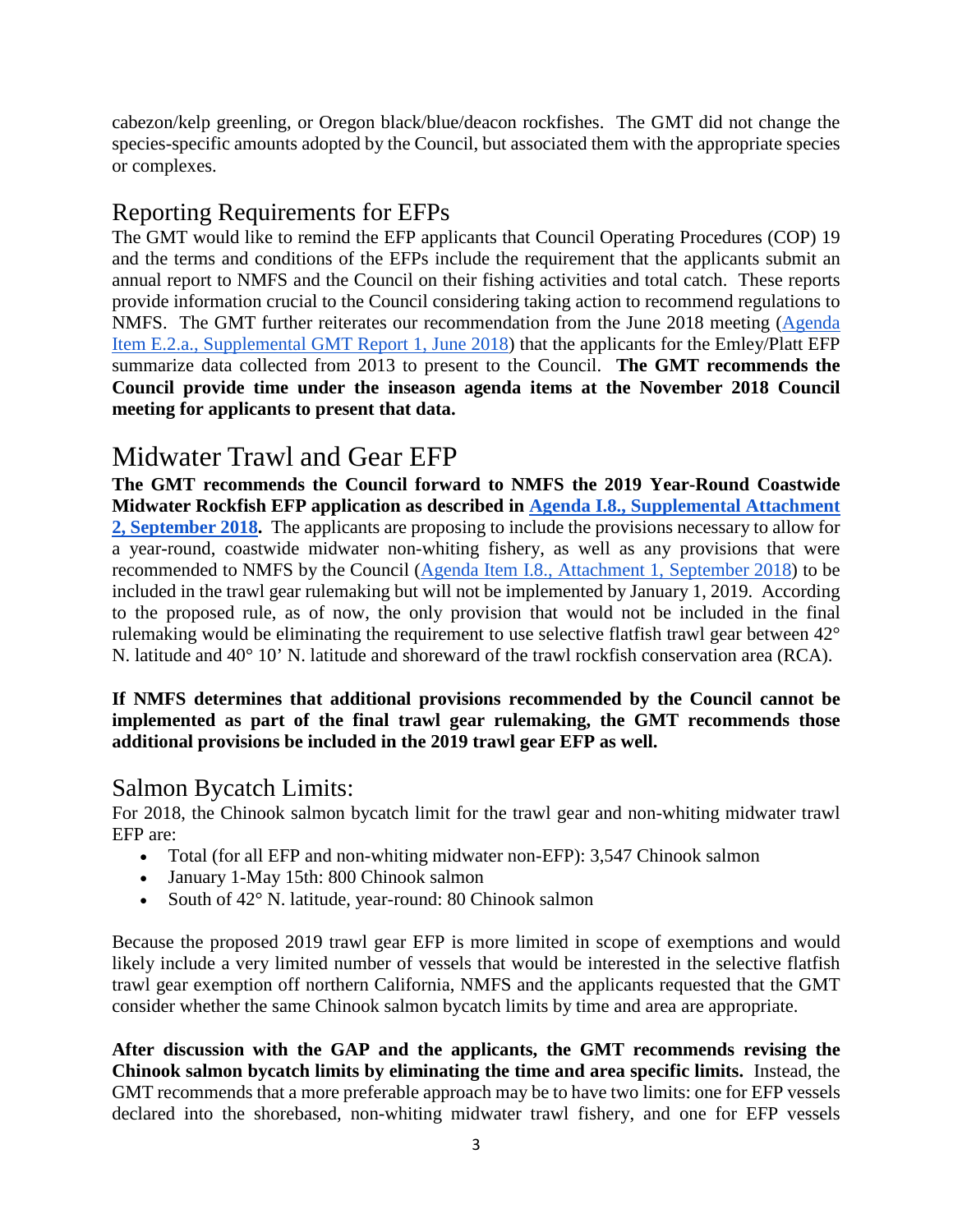declared into the shorebased, groundfish bottom trawl fishery. Vessels fishing under the 2019 trawl gear EFP would be allowed, either through updated regulations or through an additional provision in the EFP, to carry and use both groundfish bottom and midwater trawl gears on the same trip<sup>[2](#page-3-0)</sup> so long as they make the appropriate declarations before changing their gears<sup>[3](#page-3-1)</sup>. The GMT notes that vessels using both groundfish bottom and midwater rockfish gear and using electronic monitoring (EM) for monitoring compliance need to continue to notify the West Coast Groundfish Observer Program of their intention in order to meet scientific observer requirements.

**The GMT recommends a bycatch limit of 1,000 Chinook salmon for the year-round midwater non-whiting component of the 2019 trawl gear EFP.** Although actual catch is likely to be less than 1,000 Chinook salmon since the 2017-2018 mid-water non-whiting trawl fisheries (including the EFP) have caught 26 million lbs. of rockfish with only 53 Chinook salmon<sup>[4](#page-3-2)</sup>, there are several reasons for providing some buffer for this EFP. The GMT believes that the full attainment of 1,000 Chinook salmon is unlikely, and regardless, would not be expected to compromise other groundfish sectors whom are expected to catch less than 2,000 of the 5,550 nonwhiting Chinook salmon threshold (as discussed for the 2019-20 non-trawl EFPs above). It is possible that the low bycatch rates in 2017-2018 could have been partly due to low salmon abundances, and recovery of salmon stocks could increase the need for higher limits; however, we do note that analysis to date has not conclusively shown a correlation between bycatch and abundance. The GMT notes that the current EFP set-aside of 3,547 Chinook salmon were based on 2011-2014 bycatches rates for the mid-water non-whiting fisheries that were many times higher than occurred in 2017-2018.

In addition to the 1,000 Chinook salmon bycatch limit for EFP vessels that declare non-whiting midwater trawl gear, the GMT recommends a groundfish bottom trawl bycatch limit that would apply to those vessels that wish to be exempt from the selective flatfish trawl gear requirement between 42° N. latitude and 40° 10' N. latitude and shoreward of the trawl RCA. As a reminder, this is a new provision that has not been tested previously under either the 2017 and 2018 trawl gear EFPs. Because of that, and due to concerns over Klamath-Trinity River salmon in this area, **the GMT recommends the Chinook salmon bycatch limit in this area be 40 Chinook salmon for the bottom trawl component of the EFP**.

**Finally, if NMFS determines that additional provisions of the trawl gear rulemaking package are unable to be implemented by January 1, 2019 and would need to be included in the 2019 trawl gear EFP, the GMT recommends the Council reconsider the groundfish bottom trawl Chinook salmon bycatch limit in November 2018.** 

### Enrollment

The GMT would like to remind the Council that for the 2018 Trawl Gear EFP, the Council recommended that NMFS use an open enrollment period to solicit interest in the EFP. **The GMT recommends that a similar process be used for soliciting interest in the 2019 trawl gear EFP.**

<span id="page-3-0"></span> $\overline{\phantom{a}}$ <sup>2</sup> Current regulations define a trip as the period between landings. Therefore, if a vessel is fishing on an EFP trip, all catch on the trip will be attributed to the EFP, including any salmon caught, regardless of whether the gear configuration used is part of the EFP.

<span id="page-3-1"></span><sup>3</sup> Vessels are only allowed to declare and fish with one type of groundfish trawl gear at a time.

<span id="page-3-2"></span><sup>4</sup> Excluding an EFP trip that caught 173 Chinook salmon using non-EFP gears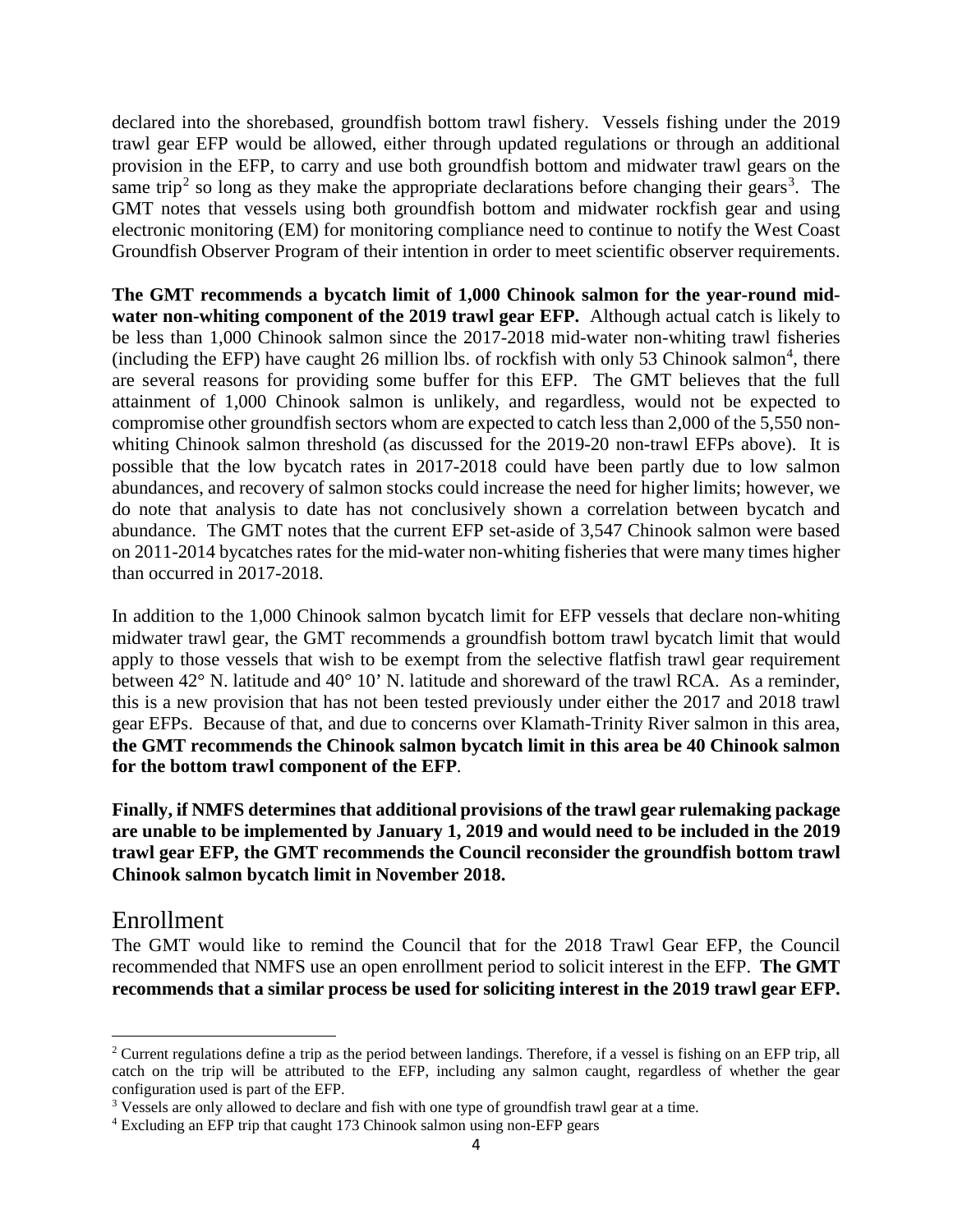### Salmon Retention

The 2019 trawl gear EFP application suggests 100 percent retention of Chinook salmon. The 2018 trawl gear EFP allowed for full retention of Chinook salmon only for vessels simultaneously participating in the EM EFP. Vessels using 100 percent observer coverage, rather than EM, for monitoring compliance were required to discard Chinook salmon at sea, after the observer completed their sampling. The GMT sees no impairment to management in allowing full retention in order to provide state agencies the opportunity to census sample Chinook salmon bycatch in the EFP, provided shoreside monitors are able to complete their typical sampling protocol prior to state agency sampling. One goal of the EFP is to gain a better understanding of the genetic composition of the fish caught in the non-whiting fishery, as little genetic data for Chinook salmon bycatch in this area and this sector are currently available. Geneticists at the Northwest Fishery Science Center noted that this would be accomplished by collecting "larger samples, again distributed across the southern geography and across years" [\(Agenda Item F.6.a., Supplemental](https://www.pcouncil.org/wp-content/uploads/2018/04/F6a_Supp_NMFS_Rpt1_Apr2018BB.pdf)  [NMFS Report 1, April 2018\)](https://www.pcouncil.org/wp-content/uploads/2018/04/F6a_Supp_NMFS_Rpt1_Apr2018BB.pdf). Although full census of bycatch events will provide additional data, this information will likely not substantially improve models and stock composition estimates in the short term due to limited spatial and temporal sampling extents. As effort in this area by these gears continues, at-sea observers and shoreside monitors following current protocol will increase this dataset, which will likely meaningfully inform models in the future. The GMT notes that additional sampling by state agencies will not impede this effort but also will not aid in meeting the goal of better understanding genetic composition in this area.

If the Council recommends requiring 100 percent retention of Chinook salmon, and NMFS chooses to include maximized retention of salmon in the terms and conditions of the EFP, the GMT suggests that, regardless of how many salmon are landed on a trip, after the catch monitor has taken shoreside samples, the state agency of landing is notified and provided an opportunity to collect the salmon. At that time, the state agency can assess the need to collect additional data from the bycatch. The GMT would also like to remind the Council that when this EFP concludes, the fishery would return to Chinook salmon being a non-retention species when 100 percent observer coverage is used for monitoring compliance.

### Recommendations

### **The GMT recommends:**

- **1. the Council not recommend coho salmon bycatch limits for any of the EFPs at this time.**
- **2. adopting the proposed Emley/Platt EFP Chinook salmon bycatch limit of 10 Chinook salmon and reducing the Cook EFP and Lovewell EFP bycatch limit for Chinook salmon to 50 each.**
- **3. the Council provide time under the inseason agenda items at the November 2018 Council meeting for applicants to present that data.**
- **4. the Council forward to NMFS the 2019 Year-Round Coastwide Midwater Rockfish EFP application as described in [Agenda I.8., Supplemental Attachment 2, September](https://www.pcouncil.org/wp-content/uploads/2018/08/I8_Supp_Att2_TrawlEFP_SEPT2018BB.pdf)  [2018.](https://www.pcouncil.org/wp-content/uploads/2018/08/I8_Supp_Att2_TrawlEFP_SEPT2018BB.pdf)**
- **5. if NMFS determines that additional provisions recommended by the Council cannot be implemented as part of the final trawl gear rulemaking, those additional provisions be included in the 2019 trawl gear EFP as well.**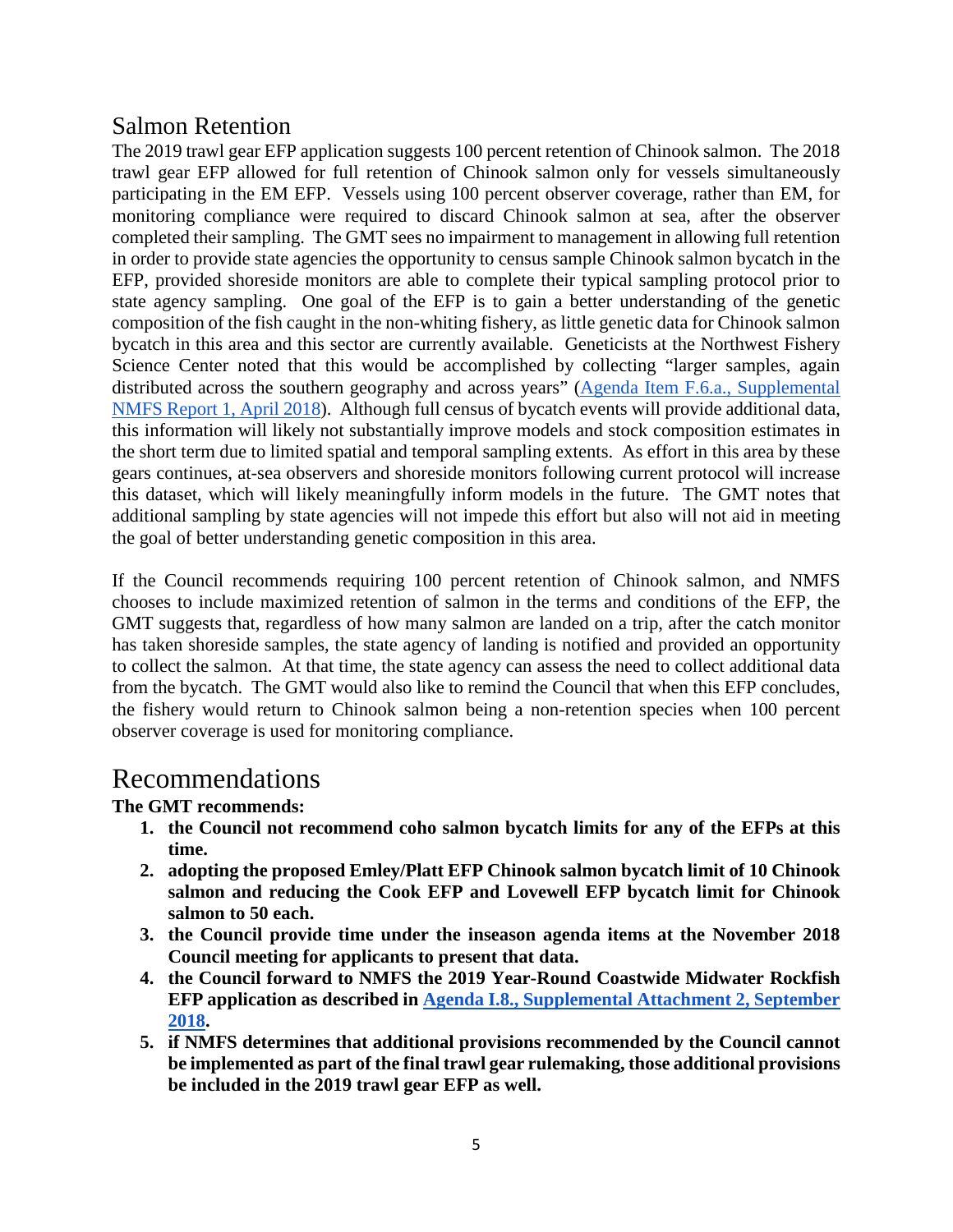- **6. revising the Chinook salmon bycatch limits by eliminating the current time and area specific limits.**
- 7. **adding a 40 Chinook salmon bycatch limit for the bottom trawl component of the EFP from 40° 10' N. latitude (exemption from selective flatfish trawl rule shoreward of the RCA).**
- 8. **if NMFS determines that additional provisions of the trawl gear rulemaking package are unable to be implemented by January 1, 2019 and would need to be included in the 2019 trawl gear EFP, the GMT recommends the Council reconsider the groundfish bottom trawl Chinook salmon bycatch limit in November 2018 and that a similar process be used for soliciting interest in the 2019 trawl gear EFP (as the 2018 trawl gear EFP).**

PFMC 09/11/18